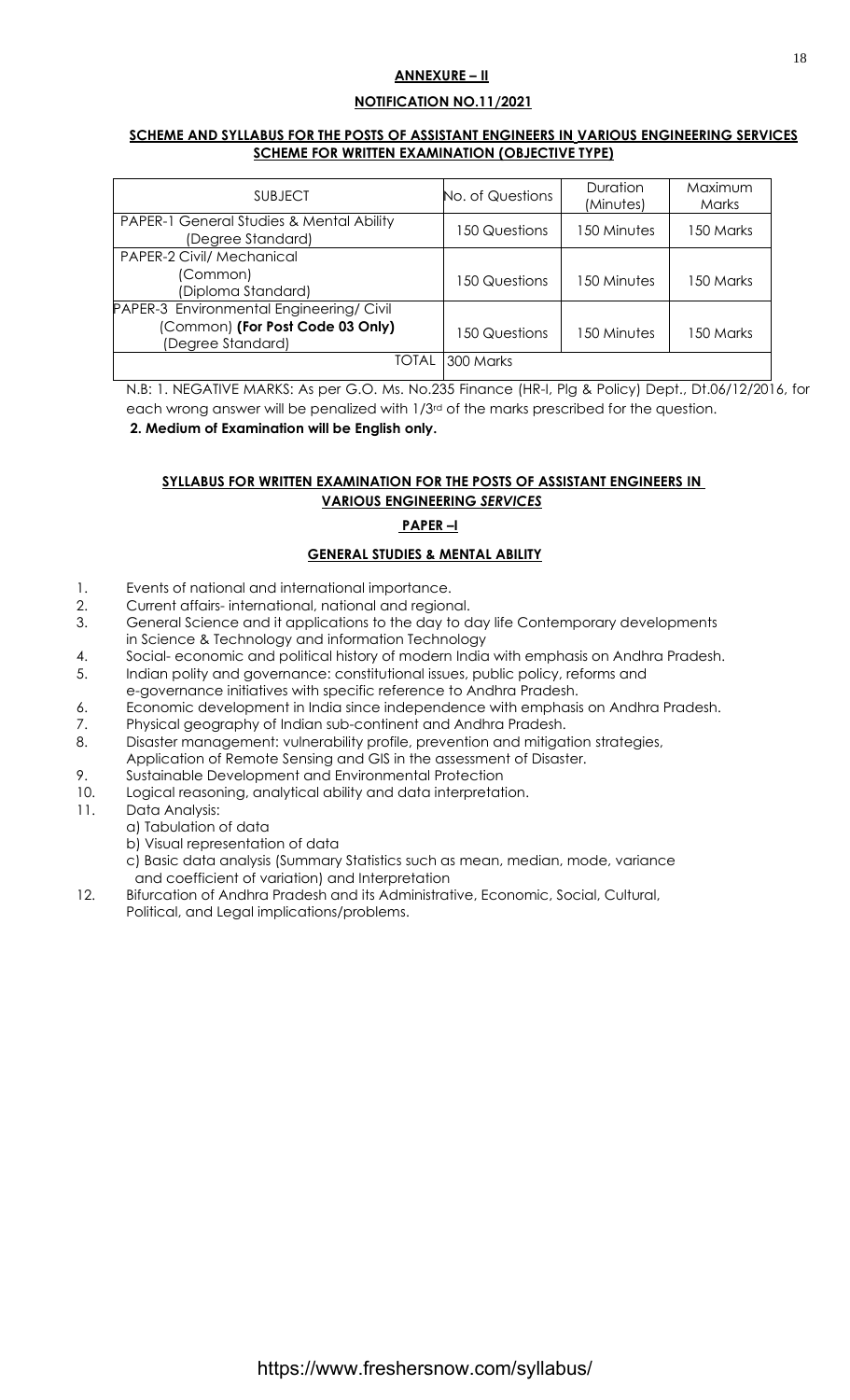## **PAPER-2** *(COMMON FOR CIVIL / MECHANICAL)*

#### **SOLID MECHANICS:**

- i) Forces: Different types of forces, gravitational, frictional, axial, tensile or compressive. Law of Parallelogram and triangle of forces, polygon of forces, problems.
- ii) Centre of gravity and moment of inertia. Simple plane figures, Simple machines, law of machine, Mechanical advantage, velocity ratio and efficiency, wheel and axle, pulleys and simple screw jack-problems.
- iii) Simple Stresses and strailns: Different types of stresses and strains, stress-strain diagram for ductile materials. Factor of safety, ultimate strength and working strength, elastic constants, Poisson ratio. Deformations, volume changes. Relations between elastic constants. Hooke's Law. Compound rods, temperature stresses, strain energy, impact loading.
- iv) Riveted and welded joints, different modes of failures, efficiency of joints, thin cylindrical shells, longitudinal and circumferential stresses and volume changes.
- v) Shear force and bending moment diagrams for simply supported, over hanging and cantilever beams. Relation between intensity of loading, shear force and bending moment.
- vi) Theory of simple bending: Assumptions, basic flexure formula, bending stresses, modulus of section, moment of resistance. Circular bending. Distribution of shear stress in common structural sections.
- vii) Deflection in cantilever and simply supported beams under simple loading- propped cantilever beams subjected to simple loading, determination of reaction. SF and BM diagrams.
- viii) Simple plane and pin-jointed trusses: Stresses by method of joints and method of sections.
- ix) Torsion: Assumptions, basic formula of torsion, power transmission by shafts of uniform circular sections close-coiled springs, strain-energy in simple beams and shafts, sudden and impact loading. Principal stresses and principal planes. Moher's circle of stress.
- x) Thin cylinders under internal pressure stresses and volume changes.
- xi) Columns and struts: Direct and bending stresses, core of section. Short and long columns under axial loading-various end-conditions. Euler and Rankine formulae, Slenderness ratio, simple built-up columns.

#### **FLUID MECHANICS:**

- i) Introduction: Scope of hydraulics in Engineering. Definition and properties of fluid.
- ii) Fluid pressure and its measurement: Atmospheric pressure, Gauge pressure and absolute pressure. Piezometer, Manometer-U-tube, Inverted U-tube, and differential manometers.
- iii) Pressure on plane surface immersed in liquid-Horizontal, vertical and inclined plane surface.
- iv) Flow of fluids: Type of flow-uniform flow, non-uniform flow, streamline flow, Turbulant flow, steady flow and unsteady flow, Energies in fluid motion-Datum head, pressure head and velocity head. Total energy of fluid in motion - Bernoulli's theorem. Practical application of Bernoulli's theorem - flow measurement- pitot tube venturimeter - Orificemeter.
- v) Flow through orifices and Mouth Pieces: Definition of orifice, types of orifices, Vena contracta, coefficient of velocity, coefficient of contraction, coefficient of discharge. Submerged and partially submerged orifices. Flow through orifices
- vi) under variable heads Time of emptying a rectangular tank through orifices. Mouth pieces - different types of problems.
- vii) Notches and Weirs: Definition of notch, types of notches Rectangular notch, Tringular notch and trapezoidal notch. Discharge over a rectangular, triangular and a trapezoidal notches.
- viii) Flow through pipes: Major and minor losses Loss of head at entrance, loss of head due to sudden enlargement, due to sudden contraction, loss of head at exit of the pipe. Frictional loss in pipe-Chezy formula and Daycy's formula.
- ix) Hydraulic gradient and total energy line. Discharge through parallel pipes and branched pipes connected to a reservoir. Flow through syphon pipe.
- x) Hydraulic transmission of power-flow through nozzle at the end of a pipe line- diameter of

# https://www.freshersnow.com/syllabus/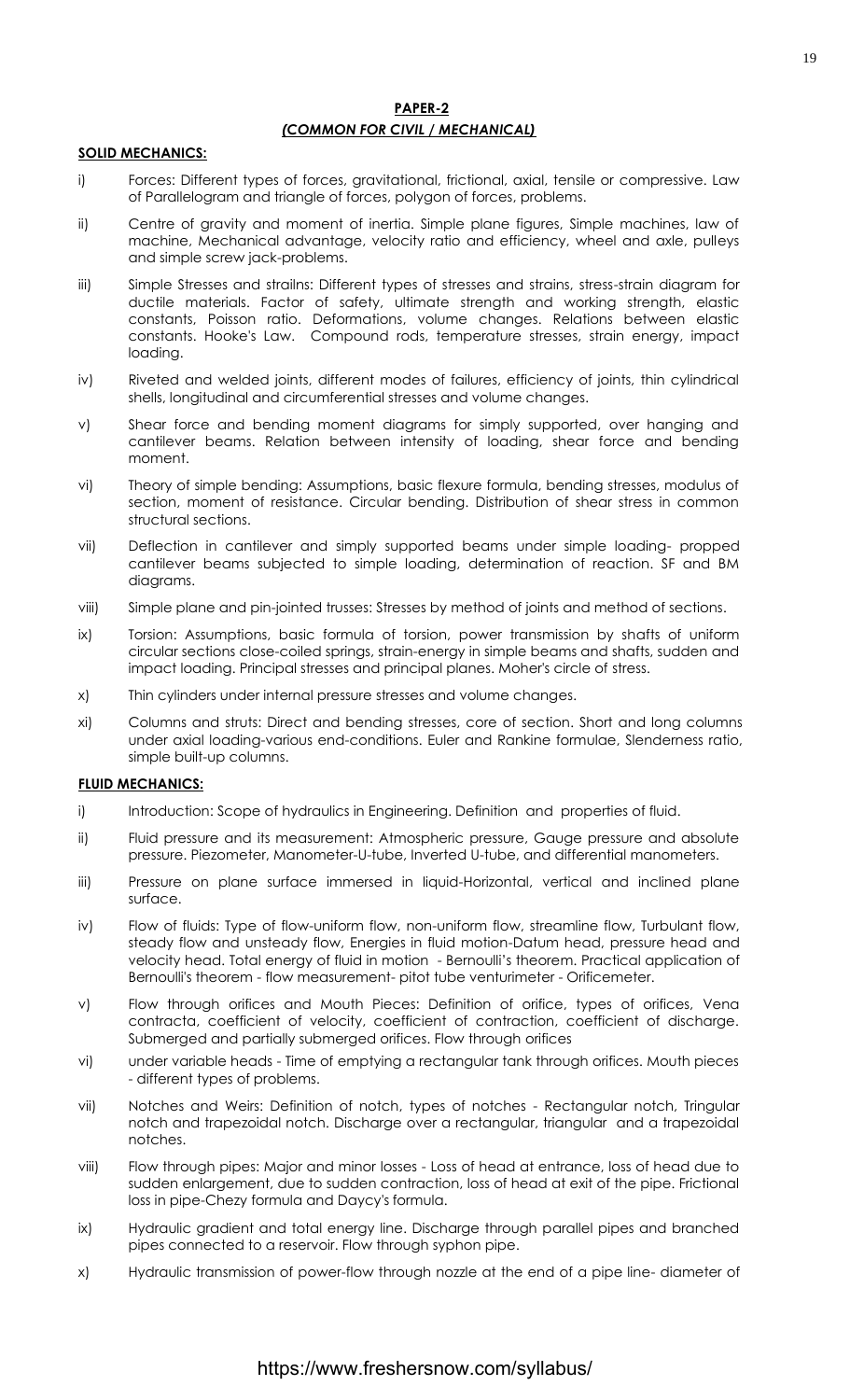nozzle for Max H.P. available. Water hammer and its effect. Laminar and turbulent flow in pipes-Critical velocity and Reynold number.

- xi) Impact of jets: Formulae for the force of jet on a fixed vertical flat plate, fixed inclined flat plates, moving flat plates, series of flat plates fixed on the rim of a wheel. Force of jet striking at the centre and at the top of a fixed curved blade and moving curved blade, velocity triangles. Work done, power and efficiency in the above cases. Simple problems. Water turbines: Introduction to water turbines. Use of water turbines in Hydroelectric power stations line sketch showing layout of hydro-electric power plant with head race, dam, sluice gate, pen stock turbine, generator and tail race. Classification of turbines - impulse and reaction turbines brief sub-classification of axial, radial and tangential flow type. Pelton wheel, Francis turbine and Kaplan turbine, power and efficiency of turbines.
- xii) Centrifugal pump: Installation, mountings and other accessories. Priming of centrifugal pump. Efficiency, cavitation. Simple problems on work, power and efficiency

#### **PAPER-3**

#### **(COMMON FOR ENVIRONMENTAL/ CIVIL)**

#### **1.Water Supply Engineering**

Sources of water: surface and sub-surface water, aquifers, yield from wells, Infiltration galleries, types of intakes and design of intakes, collection and conveyance of water; water demand and it's variations, estimation of water demand; quality of water, characteristics, water-borne diseases, water sampling and analysis, water quality standards;

Water Treatment: unit operations and processes for water treatment, sedimentation, coagulation and flocculation, filtration, disinfection, water softening, removal of colour, iron and manganese; aeration, Defluoridation of water, demineralisation of water, R.O. process, principles and design of various water treatment units;

Distribution of treated water, systems of water distribution, layouts of distribution systems, components of distribution systems, valves, analysis and design of the water distribution systems, Storage and distribution reservoirs; leakages and control in water distribution system; Rural water supply;

## **2.(i) Wastewater Engineering**

Systems of sewage collection, conveyance, and disposal; estimation of quantity of sewage and storm water, sewerage systems, sewer appurtenances, material for sewers, laying of sewers, Design of sewers, operation and maintenance of sewerage systems; pumping of sewage; Characteristics of sewage, sampling and analysis of sewage, unit operations and process for wastewater treatment, aerobic, anaerobic, facultative and anoixic processes, principles and design of various wastewater treatment units, principles and design of septic tanks, disposal of septic tank effluent; Common Effluent Treatment Plants, Zero liquid discharge;

Disposal of products of sewage treatment; Sludge handling, treatment and disposal; self purification of streams; Building drainage, Plumbing Systems; Rural and semi-urban sanitation;

Urban storm water management, Impact of storm water, Management of storm water runoff, design of storm water drainage systems;

#### **ii) Air and Noise Pollution**

Air pollution, classification of air pollutants, sources and effects of air pollution, Factors influencing air pollution, air quality standards; Meteorology and air pollution; Wind roses, lapses rates, mixing depth, plume behaviour, effective stack height; Monitoring of air pollution; air pollution dispersion, estimation of ground level concentration of air pollutants; Engineered systems for air pollution control: control of particulate matter and gaseous pollutants;

Noise pollution, characteristics, sources of noise pollution, measurements of noise, impacts of noise pollution; Noise pollution monitoring, standards; control measures;

#### **3.(i) Solid Waste Management**

Sources of solid waste, classification, characteristics, generation, on-site segregation and storage, collection, transfer and transportation of solid waste; principles and engineering systems for solid waste management, treatment and processing of solid waste; landfills and their classification, principles, design and management of landfills; Leachate management, disposal of solid waste;

Hazardous waste characteristics, handling, storage, collection and transportation, treatment and disposal; e-waste: sources, collection, treatment and reuse;

#### **ii) Environmental Impact Assessment (EIA) and Sustainable Development**

Objectives and concepts of EIA, types of EIAs, components of EIA, framework of EIA,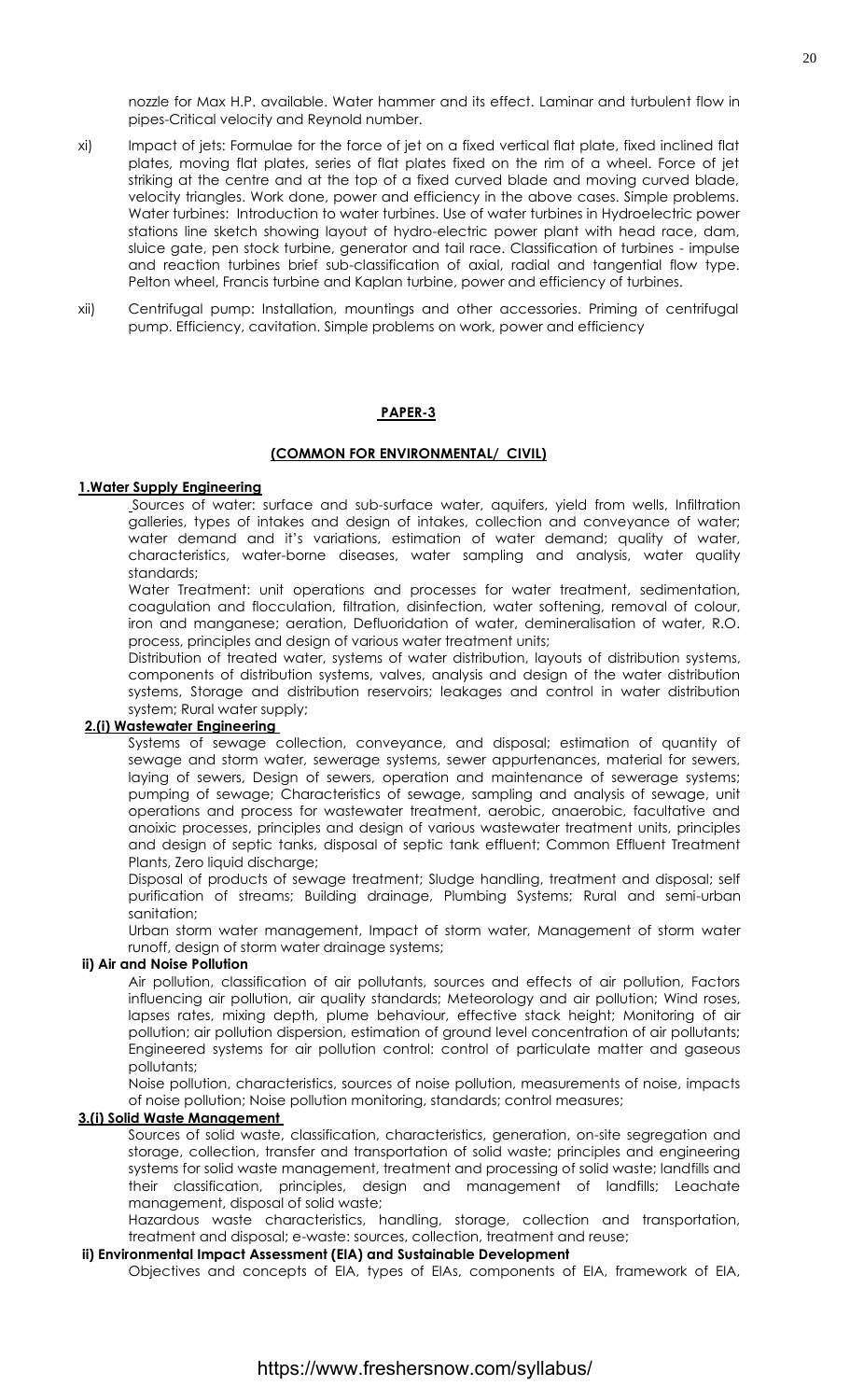policies and legal provisions of EIA in India; Planning of EIA studies, methodology for identification of impacts on environment; Environmental settings, indices, prediction and assessment of impacts, mitigation aspects; Environmental Impact Statement; Environmental Management Plan, preparation, implementation, and review; public participation in EIA, review and evaluation of EIA; Environmental audit; Environmental protection acts of India.

Ecosystems, classification of ecosystems, structural and functional interactions of environmental ecosystems; Ecosystem stability, biogeochemical cycles, nutrient cycles, ecological niche and ecotone, pesticides and bioaccumulation, water pollution, soil pollution, wetlands, methods for conservation of biodiversity;

Sustainable Development, objectives and principles of sustainable development, indicators of Sustainability; Strategies and barriers to sustainability, clean development mechanism, carbon credit, carbon sequestration, carbon trading, Life Cycle Assessment (LCA), Elements of LCA;

Global environmental issues, climate change and its impact on environment; mitigation of impacts; adaptability and climate resilience; ecological foot print, major environmental problems related to the conventional energy resources

## **4. WATER RESOURCES ENGINEERING**

## **i) Fluid Mechanics and hydraulic Machines**

Physical properties of fluids, fluid statics; fluid flow concepts, Kinematics of flow, continuity, momentum and energy principles and corresponding equations; Flow measurement; dimensional analysis and hydraulic similitude; flow through pipes and open channel hydraulics; Hydraulic jump, Surges and Water hammer;

Basic principles of hydraulic machines, turbines and pumps, types, selection, performance parameters, controls, scaling, pumps in parallel; Hydraulic ram;

#### **ii) Hydrology**

Hydrological cycle, precipitation and its estimation, evaporation and transpiration, runoff estimation; hydrographs;

Floods estimation and routing, flood management; streams and their gauging; capacity of Reservoirs. Watershed management and rainwater harvesting; ground water hydrology: steady state well hydraulics and application of Darcy's law, recuperation test for well yield, ground water management;

#### **iii) Irrigation**

Water resources of the earth, irrigation systems, advantages and disadvantages of irrigation, duty, delta, crop water requirements; Water logging and drainage, Design of canals, head works, canal distribution works, falls, crossdrainage works, canal lining; Sediment transport in canals;

#### **5. SURVEYING**

Principles of surveying, classification of surveys; Measurement of distances and directions, direct and indirect methods; optical and electronic devices; chain and compass survey; levelling and trigonometric levelling, Contours; Theodolite and tachometric survey; Total station, triangulations and traversing; measurements and adjustment of observations, errors and their adjustments, computation of coordinates; minor instruments; area and volumes; curve setting, horizontal and vertical curves;

Digital elevation modelling concept; basic concepts of remote sensing, GIS and global positioning system;

## **6. SOIL MECHANICS and FOUNDATION ENGINEERING**

Physical and index properties of soil, classification and interrelationship; Permeability and seepage, Darcy's law; flow nets, uplift pressure, piping; Compressibility and consolidation; Compaction behaviour, methods of compaction and their choice; Shear strength of soils, stresses and failure, Mohr's circle; Earth pressure theories, stability analysis of slopes, retaining structures, stress distribution in soil; site investigations and sub-surface exploration;

Types of foundations, selection criteria, bearing capacity, effect of water table, settlement, laboratory and field tests; principles and design considerations of shallow and deep foundations; Types of piles, their design and layout, pile load tests, Caissons, Foundations on expansive soils, swelling and its prevention;

#### **7. TRANSPORTATION ENGINEERING**

Planning and development of highway, classification of roads, highway alignment and geometric design, cross-sectional elements, sight distance, horizontal and vertical alignment, grade separation; Highway materials, their properties and quality tests, construction of earthen, W.B.M., Bitumen and cement concrete roads; bitumen mix design; Maintenance of all types of roads, disposal of muck, highway drainage, Street lighting; design of flexible and rigid pavements using IRC recommendations;

Traffic engineering, traffic characteristics, traffic surveys, traffic control devices, intersections, signaling; Mass transit systems, accessibility, traffic control, emergency management.

Airports, layout and orientation, site selection; runway and taxiway design; drainage management; Zoning laws; Helipads, Airport obstructions, Visual aids and air traffic control;